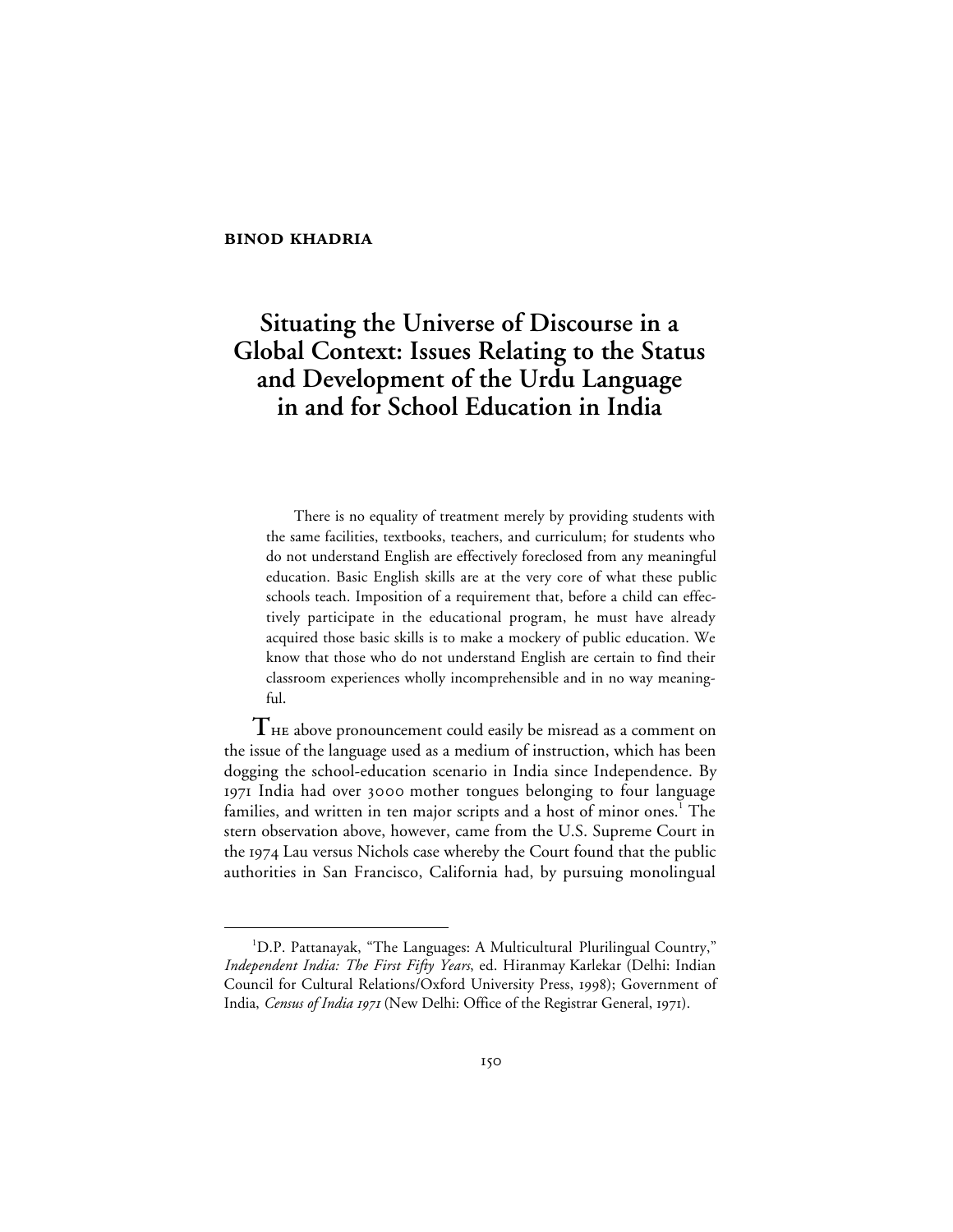#### BINOD KHADRIA • 151

educational programs, denied 1800 Chinese students equal opportunities.<sup>2</sup> I have chosen to begin this short paper by citing this apparently outof-place example to dislodge the myth that India is *the* unique case of handling linguistic diversity in the world. Ignoring diversities, a "monolingual ideology," is still evident in education systems in many, if not most, parts of the world. School systems everywhere still seem to be so designed as to produce among their students a now dysfunctional monolingualism and monoculturalism. Teachers and curriculum planners must, therefore, initiate changes in the mainstream curriculum, particularly the language curriculum. This is especially true because schools everywhere are likely to play increasingly important roles in shaping the new citizens of a much more integrated global economy—with a higher mobility of "knowledge workers" within countries and across the globe.<sup>3</sup> Children now, and adults in the future, will therefore need to develop and use linguistic and other international skills in their daily lives within their home cities as well as in their larger communities. Many smaller countries have recognized this within their educational systems, but larger countries do not find it easy to accept this and to change their school systems and practices accordingly. The issue of school education through the "mother tongue" has thus come to center stage, particularly with reference to the education of minority communities—immigrant, religious, ethnic, and so on. Two such large countries are China and India.<sup>4</sup>

In China the encouragement of bilingual and trilingual teaching in minority areas is one of the national policies for the development of minority education.<sup>5</sup> In the 1950s, at the First National Conference for Minority Education, it was decided that minority ethnic peoples who had their own languages, such as Mongolian, Korean, Tibetan, and Uighur, should use their own language as the medium of instruction at the pri-

 $\overline{a}$ William B. Thomas and Kevin J. Moran, "Struggling for Continuity: Ethnic Identities and Language in the United States," *World Yearbook of Education : Intercultural Education*, eds. David Coulby, Jagdish Gundara and Crispin Jones (London: Kogan Page, 1997), p. 192.

<sup>3</sup> Binod Khadria, *The Migration of Knowledge Workers: Second-Generation* Effects of India's Brain Drain (New Delhi: Sage Publications, 1999).

<sup>4</sup> Tapas Majumdar, "Intercultural Education in India," *World Yearbook of Education 1997*, pp. 112–20.

<sup>5</sup> Jianhong Dong, "Minority Education in the People's Republic of China," *World Yearbook of Education 1997*, pp. 162–8.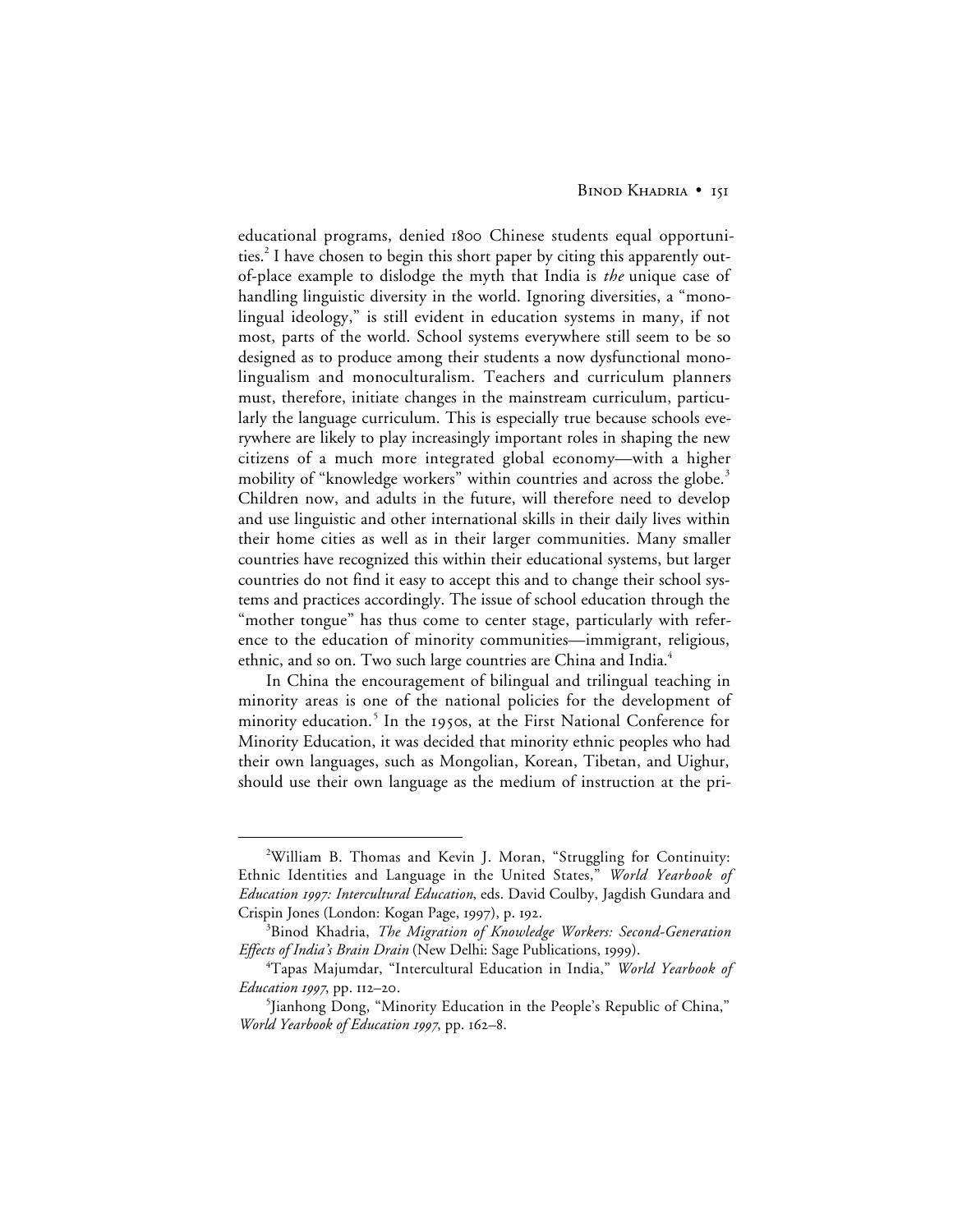## 152 • THE ANNUAL OF URDU STUDIES

mary and secondary levels of schooling. Those ethnic groups which had independent languages that had no written form, or only an incomplete written form, were encouraged to create or revise their own written forms or adopt Mandarin as the means of instruction on a voluntary or temporary basis. This policy has been reaffirmed in the Constitution (1982) and the Education Law (1995). Among the 55 minority groups only Muslims and Manchus have adopted Mandarin in their daily lives as well as for education. The other 53 minority groups speak more than 80 languages— $24$  of the  $53$  groups have more than  $30$  written forms and  $20$ groups share oral and written languages with people from the same ethnic groups abroad. At present minority groups, such as Tibetan, Mongolian, Uighurian, and Korean, have adopted their own language as the medium of instruction. Ten further minority written languages are being used for instruction on a trial basis.

India is a case of mixed contrast. In India the Constitution came into force in 1950. Apart from the six Fundamental Rights which are legally binding, the Constitution of India also lays down a set of Directive Principles of State Policy which are, unlike the Fundamental Rights, not justiciable. One Directive Principle, which is provided by the celebrated Article 45, says that "the State shall strive to provide free and compulsory education for all children up to the age of 14 years." It had for long been generally understood that Article 45 actually provided an escape clause to the State by only enjoining that it shall "strive." To this extent, therefore, the right to a kind of education that would be in accord with one's culture, language (and script) seemed obviously circumscribed by Article 45. In a landmark judgment, however, delivered by the Supreme Court in 1992 on a writ petition against the state of Andhra Pradesh, it was decided that the right to education flowed from the Fundamental Rights. The Supreme Court also decided that, although this right appeared circumscribed by Article 45, it was open to the Judiciary to accept or reject the contention that the State could be truthfully described as "striving," but conspicuously failing, even after four decades of such compulsory education to all children up to  $I_4$  years of age. $^6$ 

What is less known than the Directive Principles is Chapter IV of the Constitution which contains Special Directives. Section 21 of Article 350A of these Special Directives, inserted by the Constitution Act 1956 (Seventh

 <sup>6</sup> Tapas Majumdar, "Education: Uneven Progress, Difficult Choices," *Independent India*, pp. 293-313.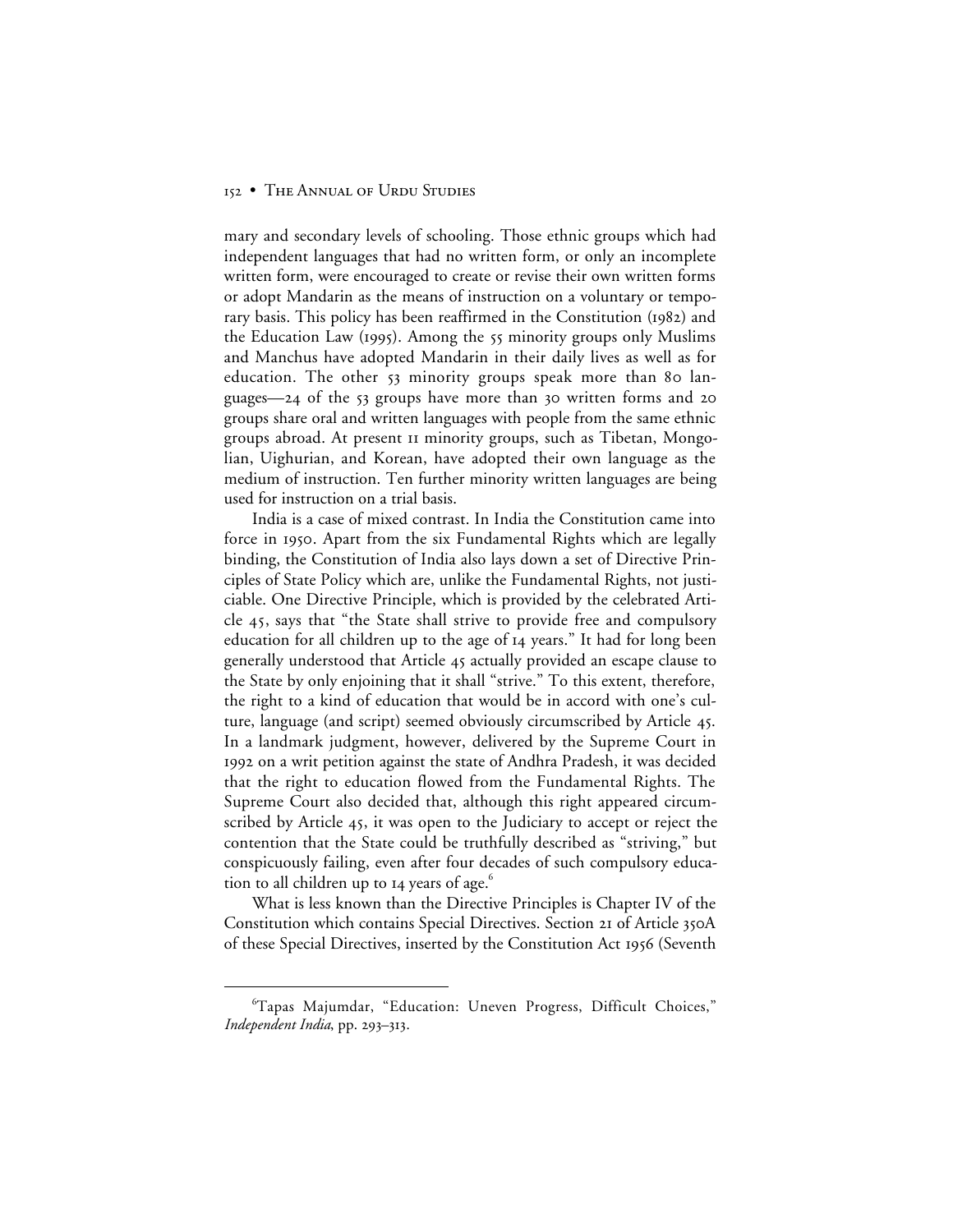Amendment), has, for some reason or other, a similar escape route to the "striving" in the Directive Principle in the word "endeavour":

**Facilities for instruction in mother tongue at primary stage:** It shall be the endeavour of every state and of every local authority within the state to provide adequate facilities for instruction in the mother tongue at the primary stage of education to children belonging to linguistic minority groups; and the President may issue such directions to any state as he considers necessary or proper for securing the provision of such facilities.<sup>7</sup>

One likely follow-up of the Indian Supreme Court's ruling on the Directive Principle relating to universalization of free primary education is that the Judiciary's intervention will be sought for supplementing the universalization clause with the mother-tongue education clause of the Special Directives. The implication of this is that greater emphasis of policy will now be placed on multilingual education of more than a quarter of a billion children in the age group of 5–14 years. Since such education has to be both free and *compulsory*, the cost implication of delivering it through the medium of at least the 18 major languages so far given recognition in Schedule Eight of the Constitution would clearly be enormous.<sup>8</sup>

Apart from considerations of cost and of the ethnic identity and cultural aspirations of adults, what is important from now on is that emphasis has to be very much on what concerns the educational needs of children themselves, particularly the ones belonging to minority groups—whether linguistic or otherwise. It is here that the plight of the Urdu language as a medium of instruction and/or in terms of a subject taught as a second or third language is of relevance. The state or society may have the requisite statute in the Special Directives of the Constitution to provide safeguards against the marginalization of a language like Urdu, and perhaps it will also find the finances to meet the enormous task of preparing the study materials and training teachers for the purpose, but these can only satisfy the "necessary" conditions. The "sufficient" conditions will not be met unless and until the stakeholders choose to choose Urdu over other languages for themselves. No amount or kinds of statutes will succeed in preserving the language against the odds of

 $\frac{1}{7}$ *Constitution of India*, Chapter IV—Special Directives.

<sup>8</sup> See Tapas Majumdar, *Committee Report on Cost of Universalisation of Primary Education* (New Delhi: MHRD-Government of India, n.d.).